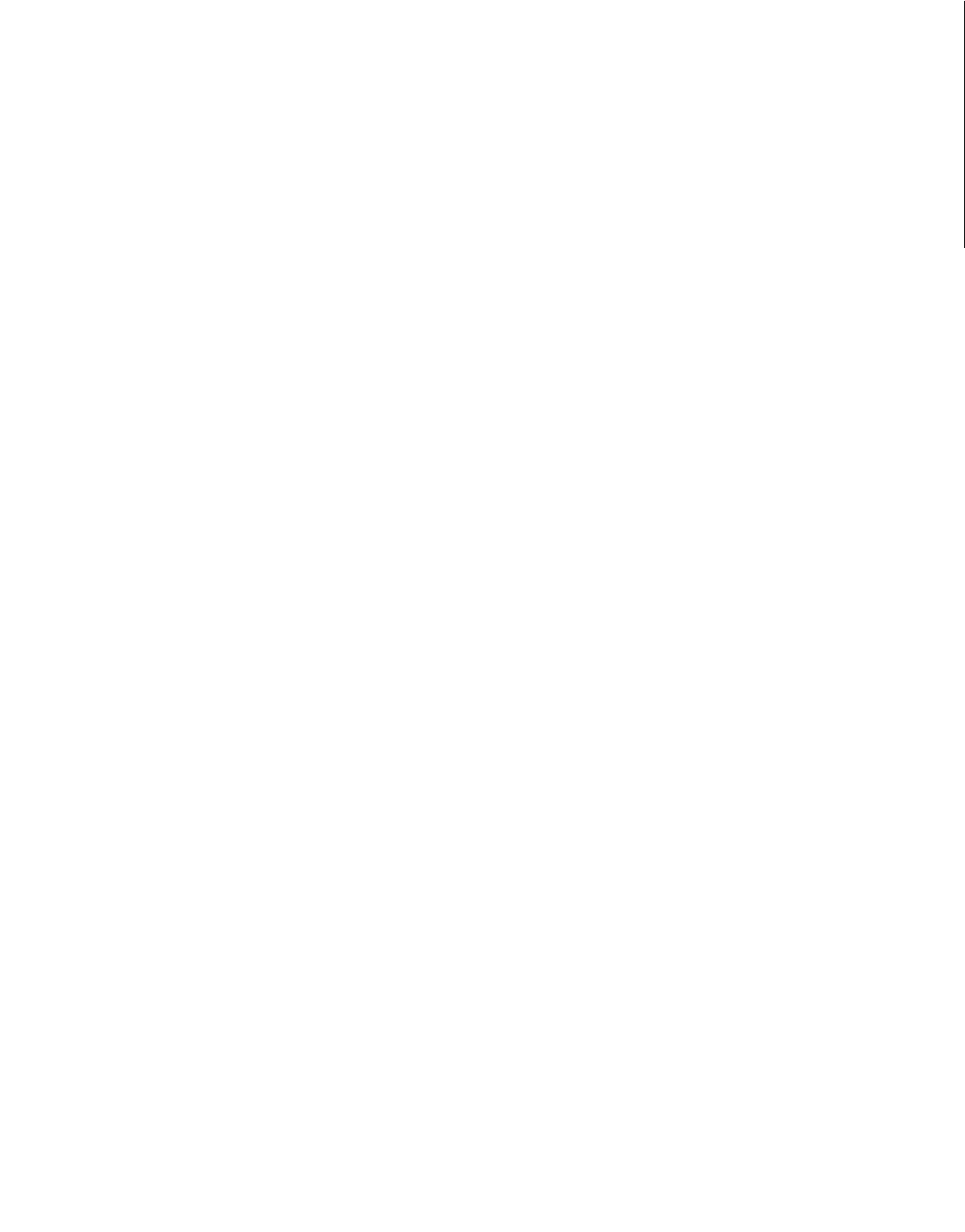# U.S. Department of Energy **CONSIDER**

## **Washington, D.C.**

 **DOE 1270.2B** 

**6-23-92**

- **SUBJECT: SAFEGUARDS AGREEMENT WITH THE INTERNATIONAL ATOMIC ENERGY AGENCY**
- **1. PURPOSE. To prescribe policies and responsibilities of the Department of Energy (DOE) for compliance with the agreement, including the associated protocol, between the Government of the United States of America (U.S.) and the International Atomic Energy Agency (IAEA) for the application of safeguards in the U.S. (hereinafter designated the "agreement" and the "protocol").**
- **2. CANCELLATION. DOE 1270.2A, SAFEGUARDS AGREEMENT WITH THE INTERNATIONAL ATOMIC ENERGY AGENCY, of 7-29-83.**
- **3. SCOPE. The provisions of this Order apply to all Departmental Elements and to all contractors and subcontractors who perform work for the Department and possess or are responsible for nuclear materials subject to the agreement, and as provided by contract and/or law.**
- **4. AUTHORITY. The agreement with its protocol is a treaty ratified by the President on 12-9-80. Copies are available in a Department of State publication (Treaties and Other International Acts, TIAS, Number 9889) which is available by DOE purchase order from the Superintendent of Documents, 044-000-92998-8, at a price of \$3.**
- **5. REFERENCES .**
	- **a. Atomic Energy Act of 1954, as amended, section 142, establishes policy for controlling the classification and declassification of restricted data.**
	- **b. DOE 5633.4, NUCLEAR MATERIALS TRANSACTIONS: DOCUMENTATION AND REPORTING, of 2-9-88, which identifies policies, objectives, standards and criteria, authorities, and responsibilities for the Department's nuclear explosive and weapon safety program.**
	- **c. DOE 5633.3, CONTROL AND ACCOUNTABILITY OF NUCLEAR MATERIALS, of 2-3-88, which contains the basic definitions, principles, and requirements for control and accountability of nuclear materials.**
	- **d. "U.S. Agency Procedures for Implementation of the Agreement Between the United States of America and the International Atomic Energy Agency for the Application of Safeguards in the United States of America, with Protocol," (the agreement or the protocol ), published in the Federal Register of 6-2-81 (46 FR 29578) .**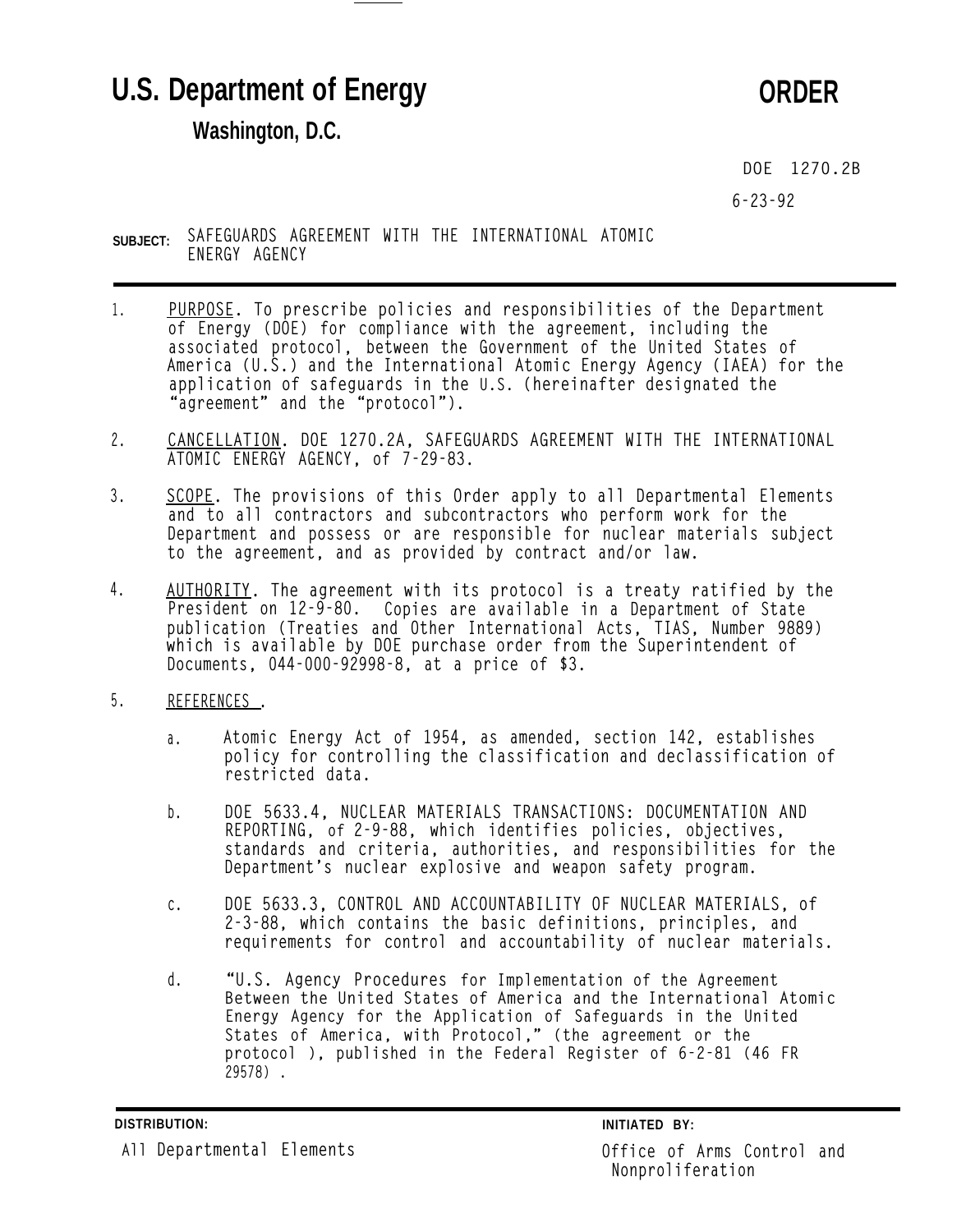#### **6. DEFINITIONS.**

- **a. Safeguards. Those measures applied, pursuant to the agreement and protocol, to enable the IAEA to detect possible diversion of nuclear material.**
- **b. Subsidiary Arrangements. Documents setting forth details that have been mutually agreed between the U.S. and the IAEA for implementing the agreement and protocol. Subsidiary arrangements are required by the agreement and transitional subsidiary arrangements are required by the protocol. The subsidiary arrangements include a general part applicable to those facilities in the United States identified by the IAEA for the application of safeguards in accordance with the agreement and protocol. The general part identifies the substance of communications to be made, the format of documents, procedures to be followed, and time limits for various actions. A separate facility attachment is prepared for each such facility identified by the IAEA for the application of safeguards, containing all other necessary arrangements, specified in sufficient detail to permit the IAEA to fulfill its responsibilities in an effective and efficient manner.**
- **c. Facility. As defined under the agreement: (1) a reactor, a critical facility, a conversion plant, a fabrication plant, a reprocessing plant , an isotope separation plant, or a separate storage installation; or (2) any location where nuclear material in amounts greater than one effective kilogram is customarily used.**
- **d. Effective Kilogram. A special unit for quantities of nuclear material defined under the agreement as: (1) for plutonium, its weight in kilograms; (2) for uranium with an enrichment of 0.01 (1 percent) and above, its weight in kilograms multiplied by the square of its enrichment; (3) for uranium with an enrichment below 0.01 (1 percent) and above 0.005 (0.5 percent), its weight in kilograms multiplied by 0.0001; and (4) for depleted uranium with an enrichment of 0.005 (0.5 percent) or below, and for thorium, its weight in kilograms multiplied by 0.00005.**
- **e. List of Eligible Facilities. A list, provided to the IAEA by the U.S., of all facilities within the U.S. not associated with activities of direct national security significance.**
- **f. Design Information Questionnaire. An IAEA form used in accordance with the agreement or the protocol for providing to the IAEA information on facilities selected by the IAEA. There are different forms for different types of facilities.**
- **g. Interagency Steering Group for International Safeguards. An interagency group that coordinates U.S. policy for all of its safeguards relationships with the IAEA. It coordinates U.S.**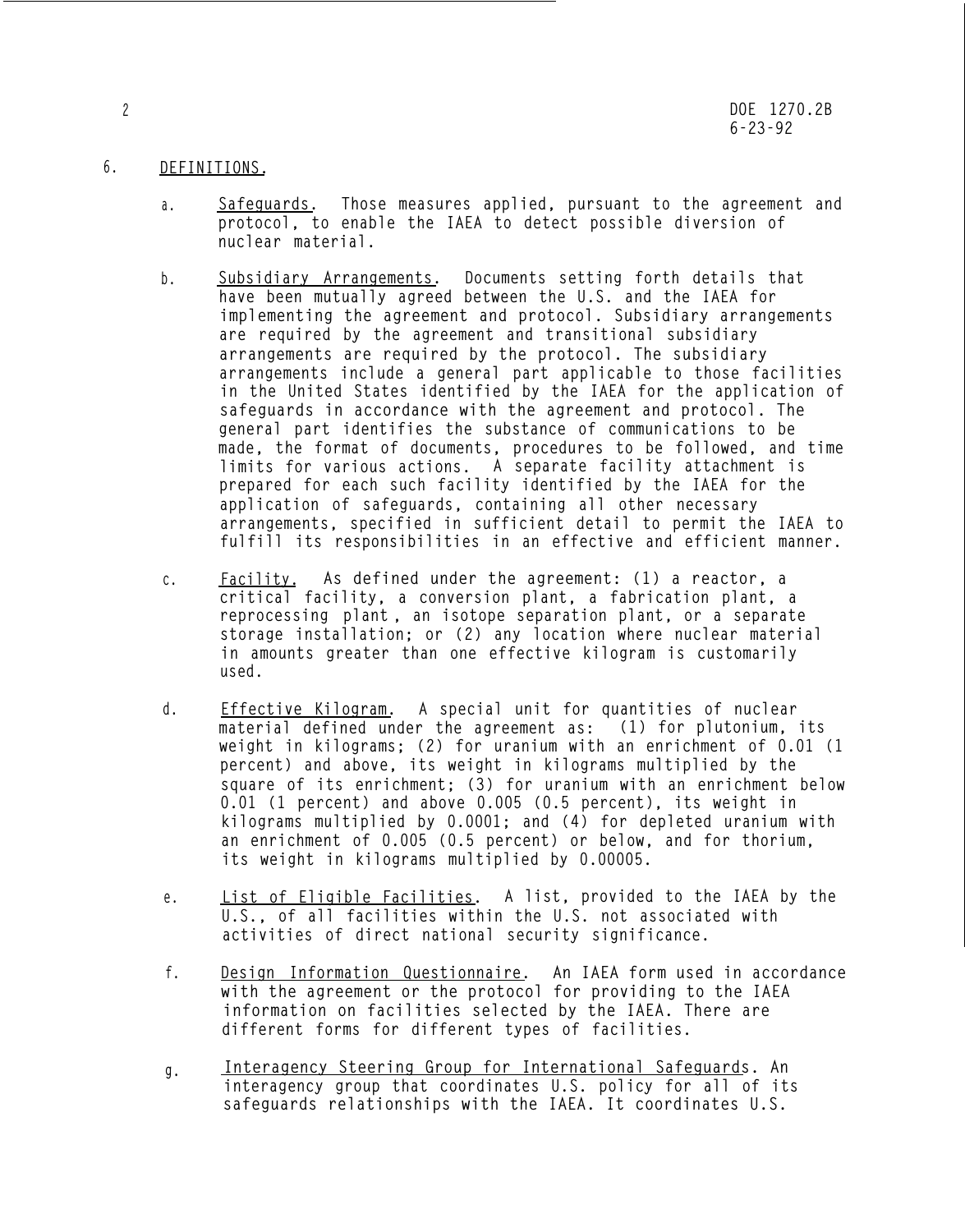#### **DOE 1270.2B 6-23-92**

**assistance to help improve IAEA safeguards effectiveness and resolves interdepartmental issues relating to the agreement or the protocol. The Interagency Steering Group is composed of representatives from the Departments of State and Energy, the Nuclear Regulatory Commission, the Arms Control and Disarmament Agency, and the staff of the National Security Council. The Interagency Steering Group is chaired by the Deputy Assistant Secretary of State for Nuclear Energy and Energy Technology, or such other official as may be designated by the Secretary of State.**

- **h. Safeguards Agreement Working Group. A team established by the Interagency Steering Group for International Safeguards to monitor implementation of the agreement.**
- **i. U.S. Neqotiating Team. A team established by the Interagency Steering Group for International Safeguards which includes one permanent member from the Department of Energy. It is chaired** b<sup>Y</sup> **the Department of State and shall include such additional participants from DOE as the DOE determines necessary. The U.S. negotiating team negotiates with an IAEA negotiating team to** arrive at mutually agreed subsid ary arrangements to the agreement **or protocol.**
- **j. Nuclear Materials Management and Safeguards System. The national data base and information support system for nuclear materials controlled by the U.S. Government, created to support national safeguards and management objectives in the domestic and foreign utilization of nuclear resources. The system stores data on nuclear material transactions and inventories, and produces a wide range of printed reports for use by DOE and the Nuclear Regulatory Commission. The system is used to satisfy the U.S. nuclear materials information requirements of agreements between the U.S. and foreign entities.** In **addition, the system provides the reporting interface between facilities selected under the provisions of the agreement and the IAEA. The system uses a centralized computer data base linked via direct data communication lines and the secure automated communications network (SACNET) to a number of facilities, DOE organizations, and Nuclear Regulatory Commission offices in the U.S.**
- **k. Restricted Data. As defined in the Atomic Energy Act of 1954, includes all data concerning: (1) the design, manufacture, or utilization of atomic weapons; (2) the production of special nuclear material; and (3) the use of special nuclear material in the production of energy; but does not include data declassified or removed from the restricted data category pursuant to section 142 of the Atomic Energy Act of 1954.**

**3**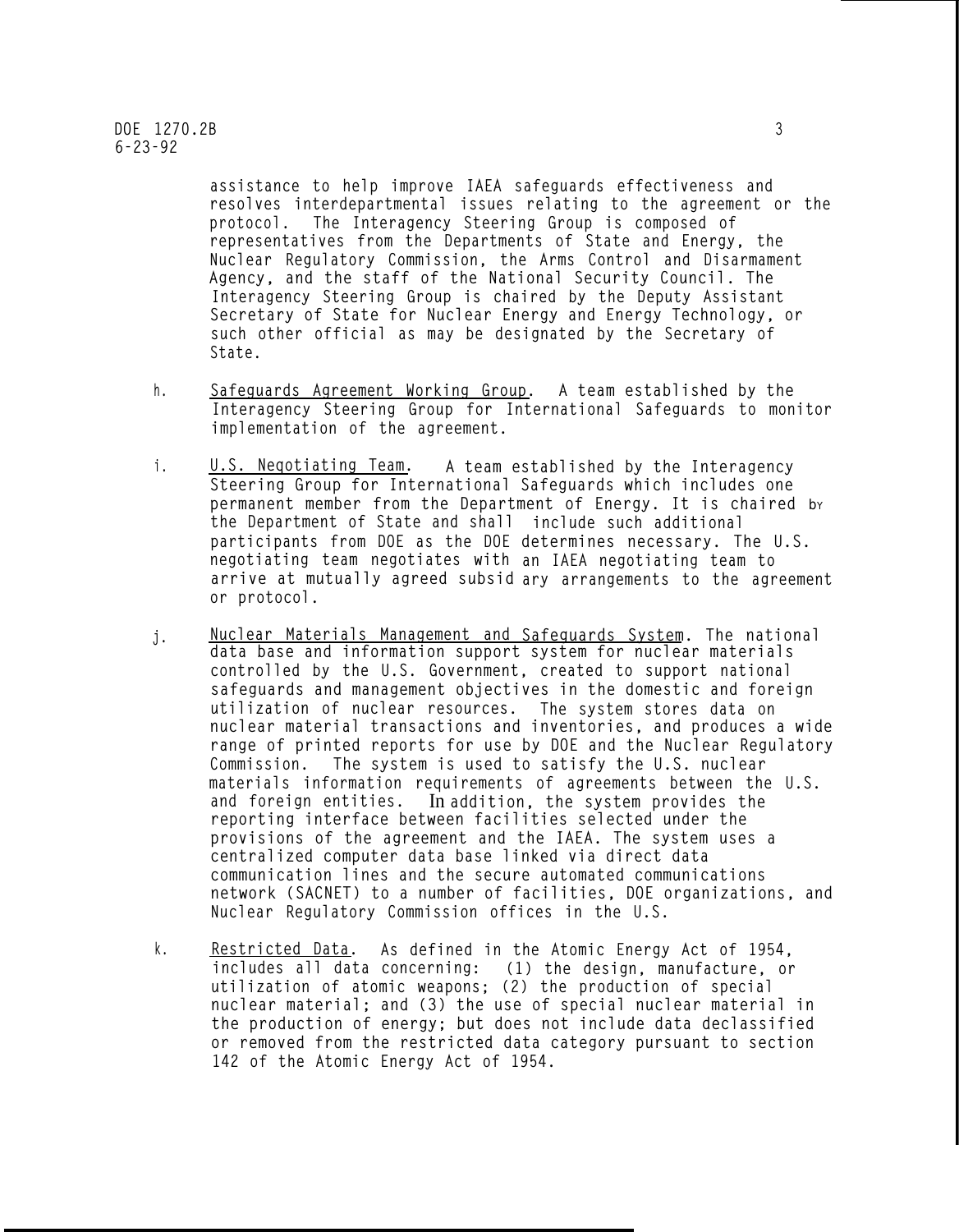- **1. Formerly Restricted Data. Classified information jointly determined by the Assistant Secretary for Defense Programs and the Department of Defense to be related primarily to the military utilization of atomic weapons, and removed by the Assistant Secretary for Defense Programs from the category of restricted data pursuant to section 142(d) of the Atomic Energy Act.**
- **m. National Security Information. Information pertaining to the national defense and foreign relations of the United States, and classified in accordance with an Executive order.**
- **7. POLICY AND OBJECTIVES.**
	- **a. All nuclear activities in the U.S. are eligible for IAEA safeguards pursuant to the agreement, excluding only those of direct national security significance.**
	- **b. Procedures in this Order for establishing and changing the list of eligible facilities apply to all facilities participating in DOE programs and possibly eligible for safeguards under the agreement, including both DOE-owned and contractor-owned facilities that are either exempt from or subject to requirements for licensing by the U.S. Nuclear Regulatory Commission. Procedures in this order, other than those related to establishing and changing the list of eligible facilities, apply to DOE-owned facilities that are exempt from requirements for licensing by the U.S. Nuclear Regulatory Commission. These latter procedures include, for example, negotiating subsidiary arrangements, and reporting information to the IAEA to carry out inspections.**
	- **c. DOE facilities, selected by the IAEA pursuant to the agreement or protocol, shall comply with the provisions of the agreement or protocol.**
	- **d. Information classified as restricted data or formerly restricted data shall not be transmitted to the IAEA.**
	- **e. Nuclear materials transaction, material balance, and inventory information shall be transmitted to the IAEA pursuant to the agreement or protocol and shall include national security information on a controlled basis, as necessary to comply with the agreement or protocol.**
	- **f. Implementation activities required pursuant to terms of the agreement or protocol and the subsidiary arrangements shall avoid unnecessary interference in the operation of facilities, be consistent with prudent management practices, and incur minimal costs.**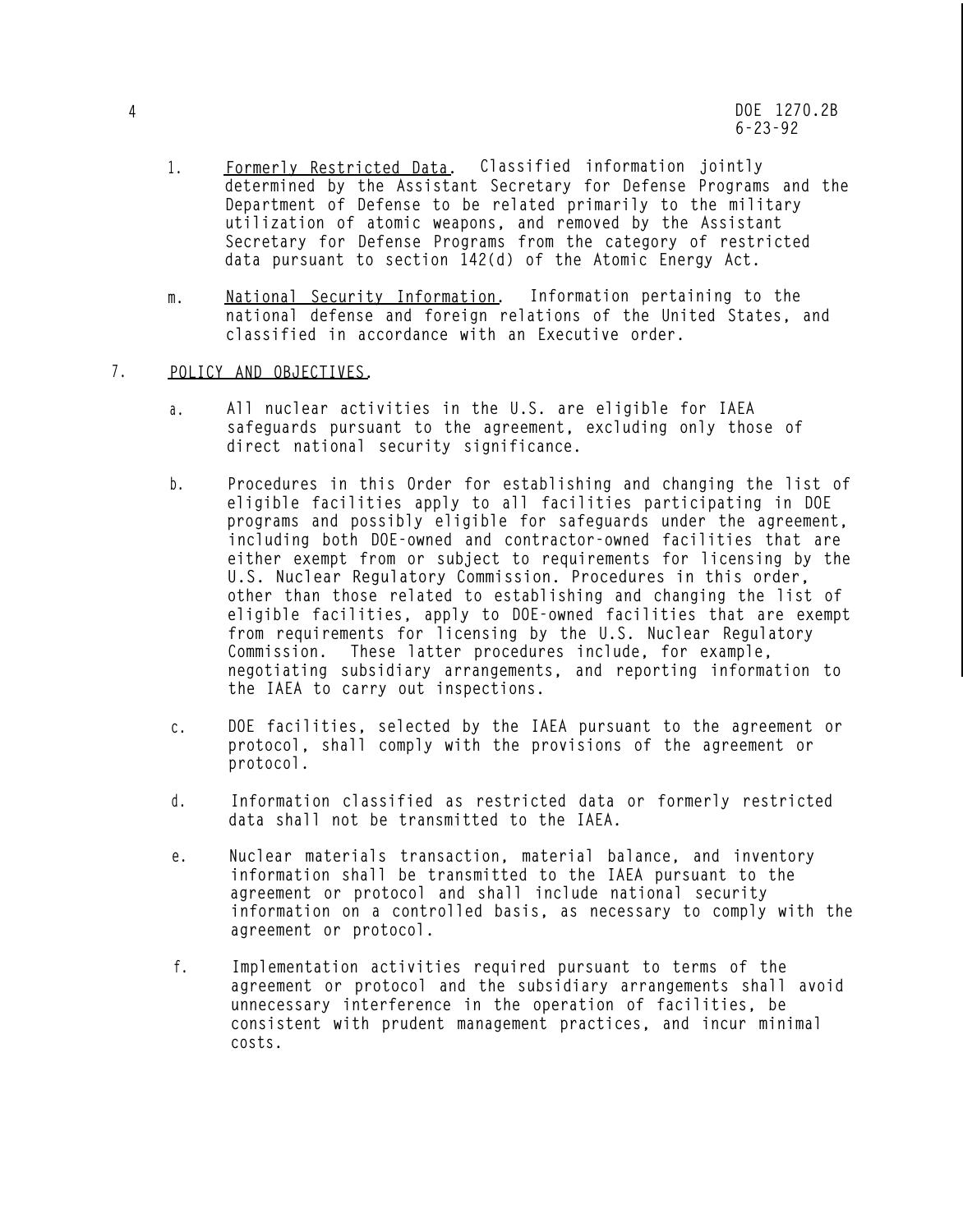#### **8. RESPONSIBILITIES.**

- **a. Director of Arms Control and Nonproliferation (AN-n.**
	- **(1) Represents the Department before the Department of State, the Congress, and the IAEA on matters pertaining to the agreement.**
	- **(2) Approves plans and procedures developed by the Director of Export Control and International Safeguards for implementing the agreement and the protocol.**
	- **(3) Participates in resolution of proposed changes to the list of eligible facilities, where agreement has not been achieved by responsible Heads of Headquarters Elements, as provided by the procedures on page 12, paragraph 9.**
	- **(4) Participates or designates representatives to participate with the Department of State and the Director of Export Control and International Safeguards in policy development and decisionmaking related to areas where the agreement or protocol can affect programs and facilities under its cognizance.**
	- **(5) Maintains the option to concur on all notifications to offices external to DOE, where implementation of the agreement or protocol can affect programs under its cognizance.**
	- **(6) Ensures that DOE Field Offices and contractors under their cognizance fulfill the terms of the agreement or protocol.**
- **b. Director of Export Control and International Safeguards (AN-30).**
	- **(1) Serves as a member of the Interagency Steering Group for International Safeguards. Provides a senior staff officer to serve as a member of the safeguards agreement working group.**
	- **(2) Provides guidance on international policy as required by other Departmental Elements for implementation of the agreement or protocol.**
	- **(3) Participates with the Department of State in policy development and decisionmaking related to the agreement or protocol , including designation and acceptance of IAEA inspectors.**
	- **(4) Establishes channels for transmission to the Department of State, for the IAEA, of DOE documents and reports including design information questionnaires, draft facility**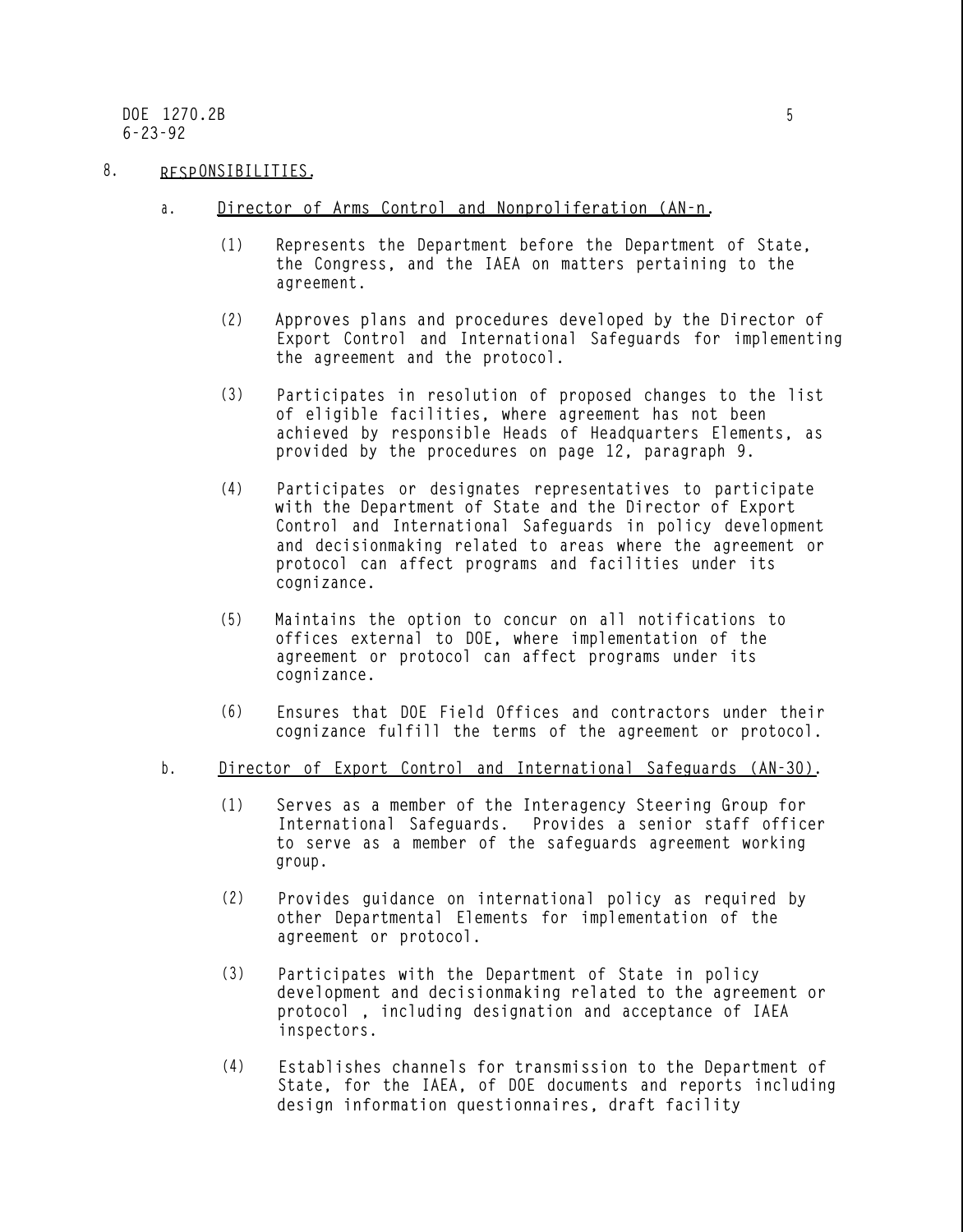**attachments, and nuclear material transaction, material balance, and inventory reports, including special reports, amplifications, and clarifications as required under the agreement and protocol.**

- **(5) Ensures that appropriate arrangements are made with the IAEA and other countries, as appropriate and when required for compliance with article 22 of the agreement, which provide for suspension of safeguards in the U.S. under other U.S.-IAEA agreements while safeguards are in force under this agreement.**
- **(6) Serves as the initial DOE point of contact with other U.S. Agencies (Department of State, Arms Control and Disarmament Agency, and Nuclear Regulatory Commission) and the IAEA.**
- **(7) Notifies Program Secretarial Officer (PSO) responsible for relevant DOE facilities about IAEA actions under the agreement, including IAEA selections and changes in selections of DOE facilities for the application of safeguards.**
- **(8) Routinely informs the Department of State and, as appropriate, the Nuclear Regulatory Commission of changes in eligibility of DOE license-exempt facilities or facilities licensed by the Nuclear Regulatory Commission.**
- **(9) Participates with appropriate Heads of Headquarters Elements, and the Chief Financial Officer (CFO) in the development of arrangements for recovery of costs at selected facilities resulting from IAEA requests.**
- **(lo) Ensures the opportunity for the Office's participation in interagency policy meetings and IAEA negotiations and, as appropriate, for PSOs and Managers of DOE Field Offices responsible for the facilities involved.**
- **c. Director of International Safeguards (AN-30).**
	- **(1) Serves as the primary source of information within DOE concerning implementation of the agreement and protocol. Provides technical guidance on safeguards as required by other Departmental Elements, and provides assistance in implementation.**
	- **(2) Maintains a current list of DOE facilities eligible for safeguards and informs the Director of Export Control and International Safeguards of proposed additions or deletions.**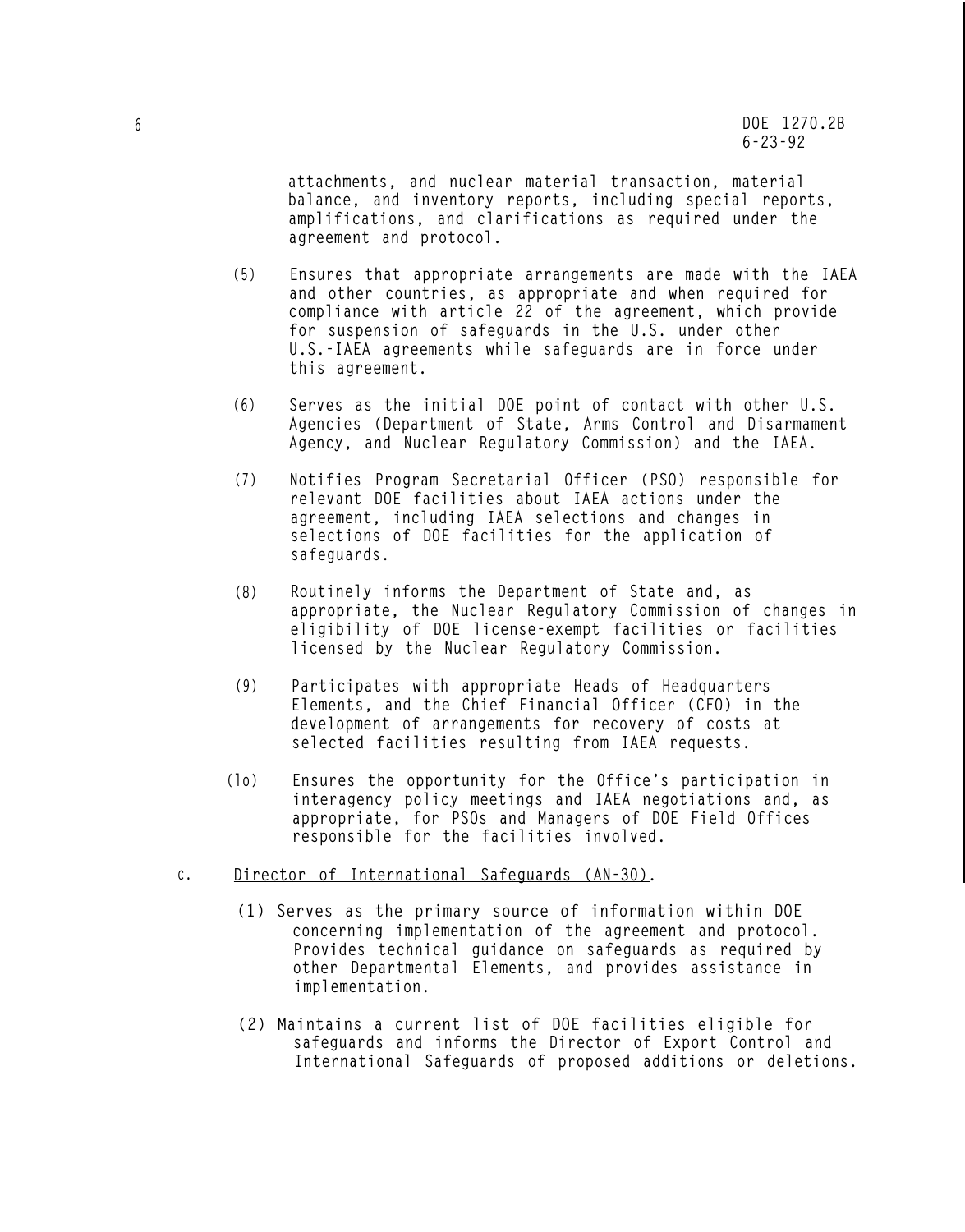- **(3) Serves as, or designates, a senior staff member with experience in international safeguards to serve as the permanent DOE representative on the U.S. negotiating team chaired by the Department of State.**
- **(4) Advises appropriate PSOs and Managers of DOE Field Offices of actions that will be necessary to satisfy requirements of the agreement, the protocol, and subsidiary arrangements.**
- **(5) Approves procedures for acceptance of accreditation credentials presented by IAEA inspectors and for escorting IAEA inspectors at DOE facilities.**
- **(6) Arranges with PSOs and DOE Field Offices for IAEA inspections under the agreement.**
- **(7) Receives from DOE Field Offices copies of safeguards documents prepared in accordance with the agreement for transmittal through the Department of State to the IAEA. These safeguards documents include draft design information questionnaires, draft facility attachments, special reports, amplifications , and clarifications. Reviews and coordinates this material with cognizant Headquarters Elements for appropriateness for release to the IAEA.**
- **(8 Develops and maintains policy and procedures for reporting nuclear materials transaction, material balance, and inventory information to and from the nuclear materials management and safeguards system, as necessary for reporting such information obtained from facilities to the IAEA, in accordance with the provisions of the agreement or the protocol. Implementation of this responsibility is provided for in DOE 5633.3, CONTROL AND ACCOUNTABILITY OF NUCLEAR MATERIALS and 5633.4, NUCLEAR MATERIALS TRANSACTIONS: DOCUMENTATION AND REPORTING.**
- **(9 Maintains procedures for controlled release to the IAEA of classified national security information and any other sensitive DOE information. Coordinates procedures for protecting other DOE sensitive information processed through the computer system with the Director of Administration and Human Resource Management.**
- **(10) Monitors safeguards aspects of implementation of the agreement or protocol and ensures that potential problems are identified to responsible PSO and DOE Field Offices.**
- **(11) Advises the Director of Export Control and International Safeguards as to the status and plans for Headquarters and field activities associated with implementation of the agreement.**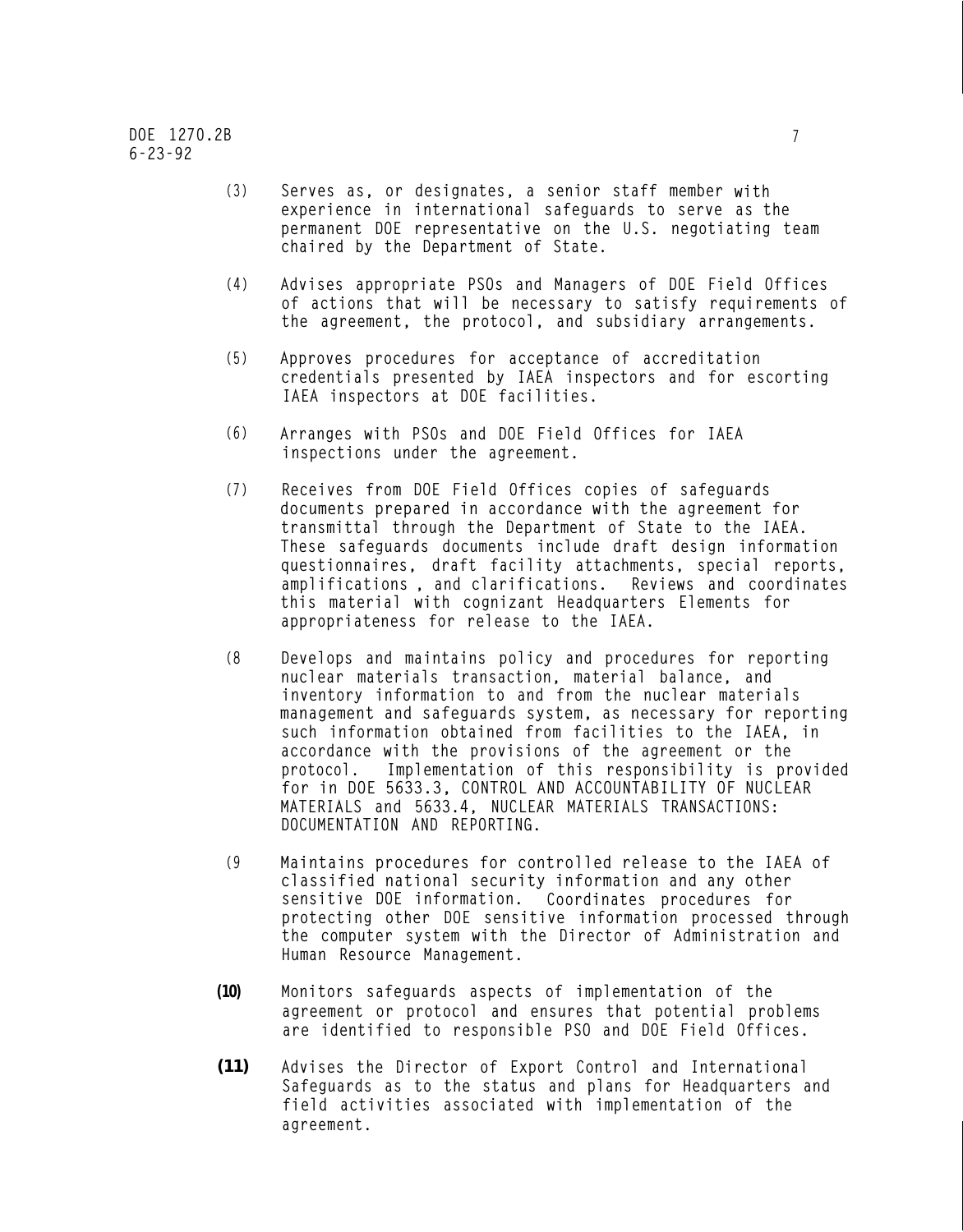- **(12) Ensures that material under safeguards pursuant to the agreement is at all times at least equivalent in amount and composition to any material which would be subject to IAEA safeguards in the U.S. under other suspended agreements between the U.S., the IAEA, and possible other parties.**
- **(13) Participates with the Director of Export Control and International Safeguards, appropriate Headquarters Elements, and the CFO in developing arrangements for recovery from the IAEA of certain facility costs resulting from special requests by the IAEA.**
- **(14) Prepares other DOE documents as required to further delineate the contents of this Order, including plans and procedures for implementation. Coordinates with Headquarters Elements where there will be a programmatic impact.**
- **d. Program Secretarial Officers (PSOs).**
	- **(1) Oversee field implementation pursuant to the agreement or protocol to ensure that it is effective without unnecessary impact on the operation of facilities or program implementation.**
	- **(2) Participate, as necessary or desirable, in meetings of the interagency steering group or the safeguards agreement working group for technical discussions and decisions relating to activities that can significantly affect DOE programs and facilities.**
	- **(3) Participate, as necessary or desirable, with the DOE representative on the U.S. negotiating team responsible for negotiation with the IAEA of subsidiary arrangements under the agreement.**
	- **(4) When changes are being considered in the list of eligible facilities, PSOs responsible for facilities under consideration participate with the Director of Export Control and International Safeguards in determining whether a facility should be placed on or deleted from the list.**
	- **(5) Upon notification of actions by the IAEA, including the selection of a facility for implementation of IAEA safeguards, the appropriate Headquarters element, or its designee, directs the responsible DOE Field Office to implement actions required under the agreement or protocol, including timely completion of a draft design information questionnaire and draft facility attachment; and participate**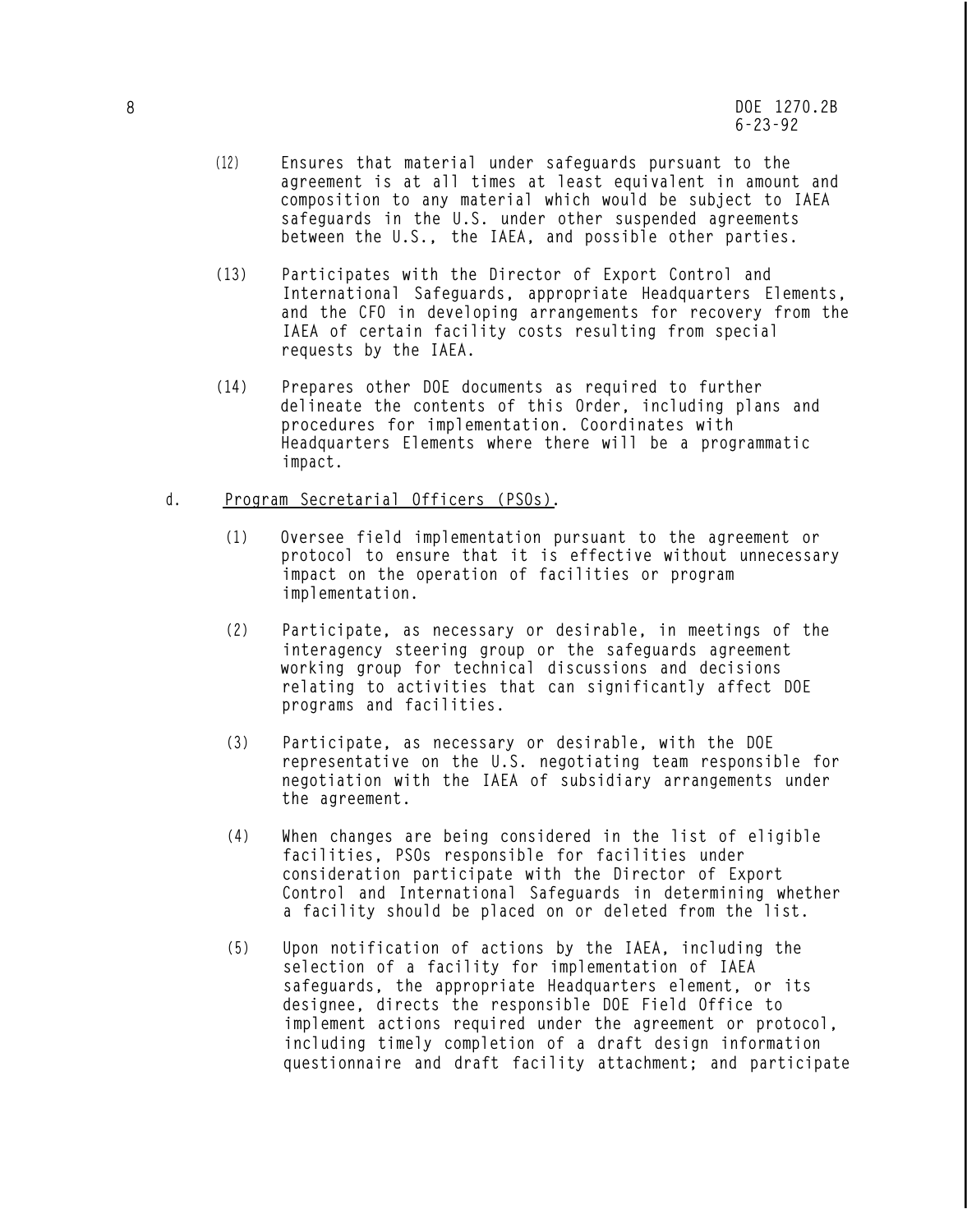**and arrange for appropriate DOE Field Office staff to participate in the preliminary discussions related to facility attachments or other understandings which have a bearing on programs or facilities.**

- **(6) Receive from DOE Field Offices copies of safeguards documents prepared in accordance with the agreement for transmittal through the Department of State to the IAEA, including draft design information questionnaires, draft facility attachments, and, to the extent they so wish, copies of all special reports, amplifications, and clarifications.**
- **(7) Ensure that field resources are adequate for DOE responsibilities under the agreement.**
- **(8) Advise the contracting officers at the time of initiation of a procurement request, or at any time that it is known that a contract will fall within the scope of this Order, so that appropriate provisions are included in the contracts.**
- **e. Chief Financial Officer (CR-1). Participates with the Director of Export Control and International Safeguards and responsible Headquarters Elements in the development and dissemination of principles and procedures for recovering from the IAEA those costs eligible for recovery following special IAEA requests. In general, the U.S. shall bear the expenses incurred by the U.S. in implementing its responsibilities under the agreement. However, if DOE or its contractors incur extraordinary expenses as a result of a specific request by the IAEA, the IAEA shall reimburse such expenses provided that it has agreed in advance to do so. Facility-specific cost principles may be part of the facility attachment.**
- **f. Managers of DOE Field Offices.**
	- **(1) Follow direction from the PSOs with responsibility for facilities that are eligible or selected under the agreement, and consider advice from the Director of Export Control and International Safeguards as to actions required under the agreement, the protocol, and subsidiary arrangements. When directed by such PSOs, designate DOE Field Office participants and, as appropriate, contractor participants to serve as a DOE Field Office team for preliminary technical negotiations, and for drafting and reviewing draft design information questionnaires and facility attachments. The DOE Field Office team will participate as appropriate in meetings of the safeguards agreement working group when invited by a PSO, including the**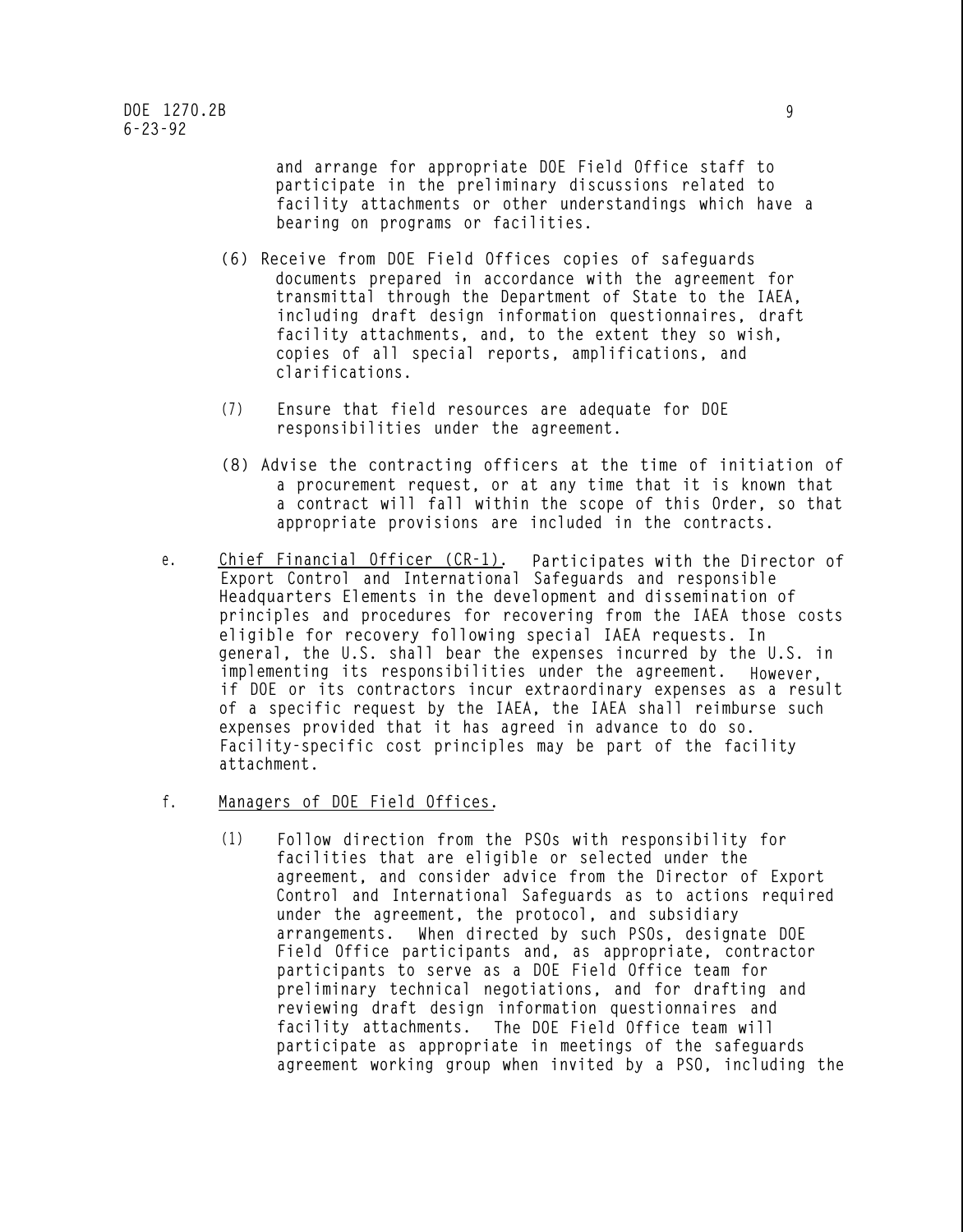**Director of Export Control and International Safeguards. DOE Field Offices forward their proposed draft design information questionnaires and facility attachments to the Director of International Safeguards and the appropriate Headquarters Elements.**

- **(2) Ensure that implementation activities pursuant to the agreement are effective, avoid undue interference in the operation of facilities, are consistent with prudent management practices, and incur minimal costs.**
- **(3) Ensure that DOE contractors with facilities excluded from the list of eligible facilities, because of activities of direct national security significance, notify the DOE Field Office when such activities terminate and the facility may be added to the list. The DOE Field Office initiates the procedure for possible addition of the facility to the list by informing the PSO with responsibility for the facility and the Director of Export Control and International Safeguards, in accordance with the procedures in paragraph 9a.**
- **(4) Ensure that DOE contractors with facilities on the list of eligible facilities notify the DOE Field Office when negotiations or plans are initiated which could lead to the facility being judged to be engaged in activities of direct national security significance. The DOE Field Office initiates the procedure for possible removal of the facility from the list by informing the appropriate Headquarters Elements and the Director-of Export Control and" International Safeguards, in accordance with the procedures in paragraph 9b.**
- **(5) Inform facilities selected by the IAEA of their responsibilities as necessary for successful impl ementation of the agreement.**
- **(6) Prepare for visits by inspectors as soon as IAEA hasidentified facilities under the cognizance of that DOE Field Office for application of safeguards pursuant to the agreement or reporting pursuant to the protocol; keep readily available a file of current information for the identification of IAEA inspectors designated by the IAEA for inspections in the U.S., and maintain current arrangements for ready access and departure by these inspectors.**
- **(7) Ensure that IAEA inspectors are identified properly before entering a facility and are free to carry out their duties under the agreement and subsidiary arrangements after they have entered the facility.**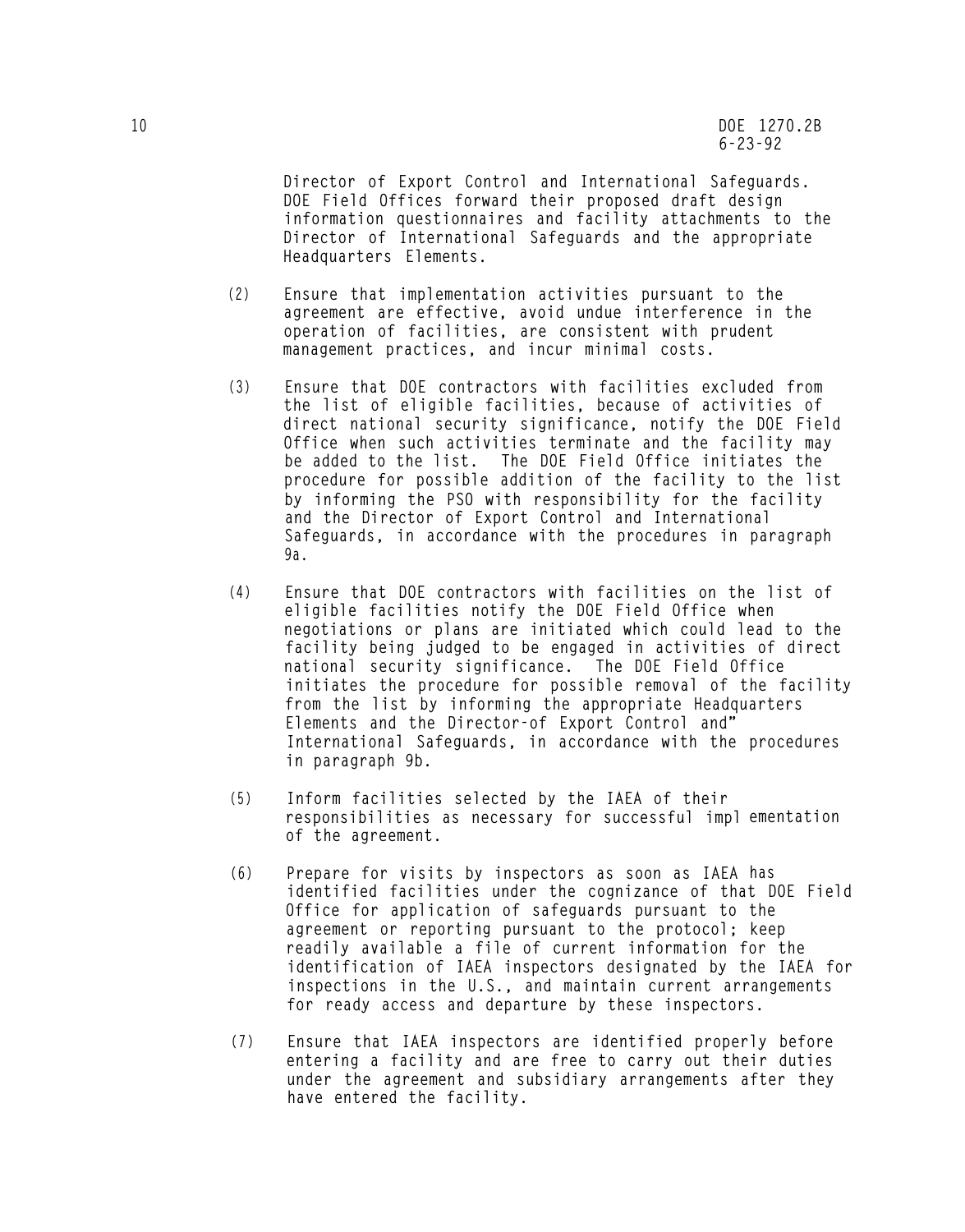**DOE 1270.2B 11 6-23-92**

- **(8) Exercise care to ensure that classified accounting information provided to the IAEA and its inspectors is limited to information that is required to be provided to the IAEA under the terms of the agreement, protocol, and subsidiary arrangements, including facility attachments. Classified information shall be limited under ordinary circumstances to information on nuclear material accounting, including nuclear materials transactions, material balance, and inventory information, for facilities as defined on the list of eligible facilities. When questions arise as to the appropriateness of providing specific classified accounting information, the proposal for resolution shall be coordinated with the Director of International Safeguards (AN-30) and the Office of Classification (SA-20). Where classified information is provided to the IAEA and its inspectors and the information is to be protected by the IAEA under their "safeguards confidential" classification, the recipient shall be informed that the information is classified by DOE.**
- **(9) Ensure that IAEA inspectors are escorted during inspections. Desirable background for such escorts includes:**
	- **(a) Familiarity with the facility attachment for the inspected facility.**
	- **(b) Understanding of the facility system for material control and accountability, and procedures for information reporting to the nuclear materials management and safeguards system.**
	- **(c) Familiarity with the types of bulk and assay measurement equipment used at the facility.**
	- **(d) Academic preparation in fields related to nuclear material assay and accounting, including nuclear chemistry, physics, and/or statistics.**
- **(10) Ensure that IAEA inspectors and any IAEA staff members carrying out functions under the agreement have the benefit of safety and radiation protection measures in effect at each facility, including emergency assistance, medical care in case of accidents, and all other health and safety protection required for other individuals under U.S. laws or DOE directives, or practices.**
- **(11) Inform the Director of Export Control and International Safeguards and the responsible PSO of unusual incidents or circumstances involving actual or possible loss of nuclear**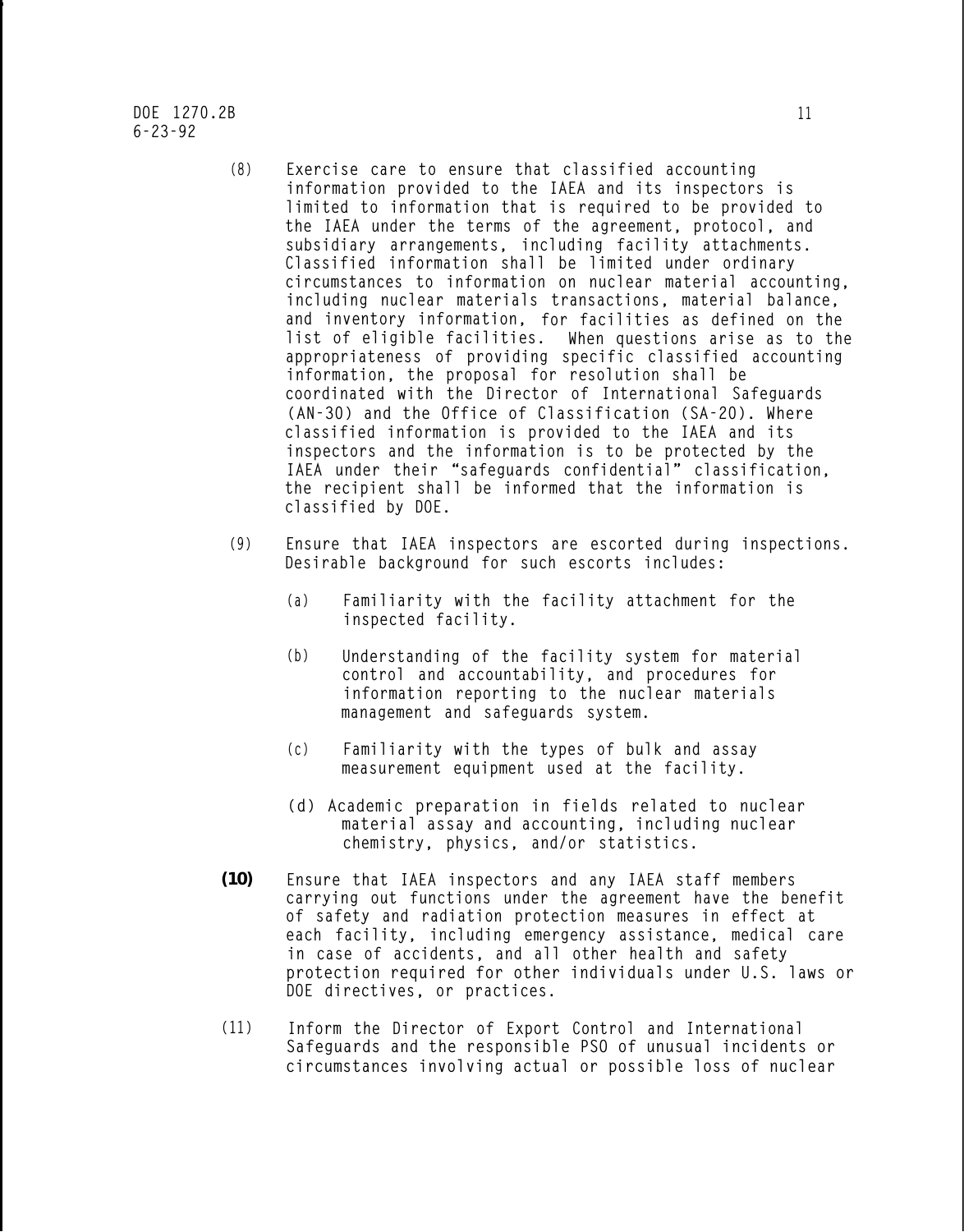**material subject to safeguards under the agreement, where the agreement or subsidiary arrangements provide for reporting these events to the IAEA.**

- **(12) Inform the Director of Export Control and International Safeguards and the responsible PSO prior to termination of safeguards on nuclear materials or facilities, pursuant to the agreement, or reporting pursuant to the protocol.**
- **(13) Following action by the PSO with responsibilities for facilities selected under the agreement or the protocol, ensure the availability of resources and ensure that resources available to contractors are adequate to satisfy DOE obligations pursuant to the agreement and the protocol.**

### **9. PROCEDURES.**

- **a. Additions to the List of Eligible Facilities. When the Director of Export Control and International Safeguards or a PSO with responsibility for a facility believes that a facility heretofore excluded should be considered for addition to the list of eligible facilities, the directors shall confer. Where agreement is reached, the Director of Export Control and International Safeguards shall notify the Department of State; the Director of International Safeguards shall record the proposed change in the list; and the responsible Headquarters Elements shall inform the appropriate DOE Field Office. Where the Directors do not reach agreement on a proposal to add a facility, the Director of Arms Control and Nonproliferation shall seek agreement of the responsible PSO. If they do not agree, the Director of Arms Control and Nonproliferation shall refer the proposal to the Office of the Secretary for resolution.**
- **b. Del etions from the List of Eligible Facilities. PSOs and Managers of DOE Field Offices shall inform the Director of Export Control and International Safeguards whenever a facility on the list is scheduled to be, or is reasonably expected to become, engaged in activities of direct national security significance and should, therefore, be considered for deletion from the list. The notification of the Director shall include the nature of the activity, the expected duration and commencement, the type and level of classification of the activity, the impact on national security if the facility is not deleted from the list, and any other information pertinent to a complete understanding and an objective determination as to deletion of the facility from the list. The Director shall immediately enter into discussions with the responsible PSO to determine the course of action. When a deletion from the list of eligible facilities is agreed upon, the Director of Export Control and International Safeguards shall notify the Department of State, the Director of International Safeguards shall record the proposed change in the list, and the**